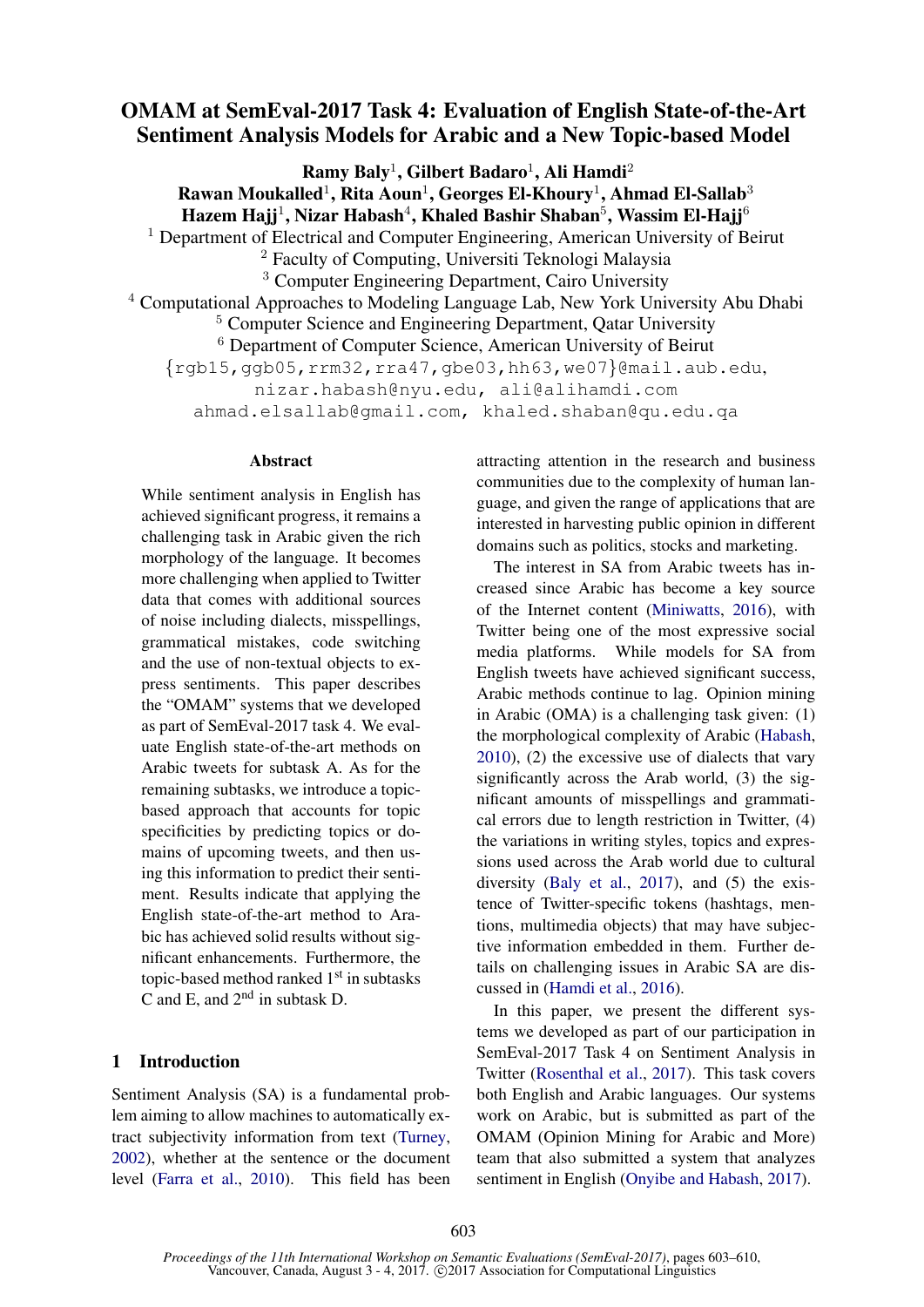The first system extends English state-of-theart feature engineering methods, and is based on training sentiment classifiers with different choices of surface, syntactic and semantic features. The second is based on clustering the data into groups of semantically-related tweets and developing a sentiment classifier for each cluster. The third extends recent advances in deep learning methods. The fourth is a topic-based approach for twitter SA that introduces a mechanism to predict the topics of tweets, and then use this information to predict their sentiment polarity. It further allows operating at the domain-level as a form of generalization from topics. We evaluate these models for message polarity classification (subtask A), topicbased polarity classification (subtasks B-C) and tweet quantification (subtasks D-E). Experimental results show that English state-of-the-art methods achieved reasonable results in Arabic without any customization, with results being in the middle of the group in subtask A. For the remaining subtasks, the topic-based approach ranked  $2^{nd}$  in subtask D and  $1^{st}$  in subtasks C and E.

The rest of this paper is organized as follows. Section 2 describes previous efforts on the given task. Section 3 presents the details of the Arabic OMAM systems. Section 4 illustrates the performances achieved for each subtask. We conclude in Section 5 with remarks on future work.

# 2 Related Work

SA models for Arabic are generally developed by training machine learning classifiers using different choices of features. The most common features are the word *n*-grams features that were used to train Support Vector Machines (SVM) (Rushdi-Saleh et al., 2011; Aly and Atiya, 2013; Shoukry and Rafea, 2012), Naïve Bayes (Mountassir et al., 2012; Elawady et al., 2014) and ensemble classifiers (Omar et al., 2013). Word *n*-grams were also used with syntactic features (root and part-ofspeech *n*-grams) and stylistic features (digit and letter *n*-grams, word length, etc.) and achieved good performances after applying the Entropy-Weighted Genetic Algorithm for feature reduction (Abbasi et al., 2008). Sentiment lexicons also provided an additional source of features that proved useful for the task (Abdul-Mageed et al., 2011; Badaro et al., 2014, 2015)

A framework was developed for tweets written in Modern Standard Arabic (MSA) and containing

Jordanian dialects, Arabizi (Arabic words written using Latin characters) and emoticons. This framework was realized by training different classifiers using features that capture the different linguistic phenomena (Duwairi et al., 2014). A distant-based approach showed improvement over existing fully-supervised models for subjectivity classification (Refaee and Rieser, 2014a). A subjectivity and sentiment analysis system for Arabic tweets used a feature set that includes different forms of the word (lexemes and lemmas), POS tags, presence of polar adjectives, writing style (MSA or DA), and genre-specific features including the user's gender and ID (Abdul-Mageed et al., 2014). Machine translation was used to apply existing state-of-the-art models for English to translations of Arabic tweets. Despite slight accuracy drop caused by translation errors, these models are still considered efficient and effective, especially for low-resource languages (Refaee and Rieser, 2014b; Mohammad et al., 2016).

We briefly mention the state-of-the-art performances achieved in English SA. A new class of machine learning models based on deep learning have recently emerged. These models achieved high performances in both Arabic and English, such as the Recursive Auto Encoders (RAE) (Socher et al., 2011; Al Sallab et al., 2015), the Recursive Neural Tensor Networks (Socher et al., 2013), the Gated Recurrent Neural Networks (Tang et al., 2015) and the Dynamic Memory Networks (Kumar et al., 2015). These models were only evaluated on reviews documents, and were never tested against the irregularities and noise that exist in Twitter data. A framework to automate the human reading process improved the performance of several state-of-the-art models (Baly et al., 2016; Hobeica et al., 2011).

# 3 OMAM Systems

In this section, we present the four OMAM systems that we investigated to perform the different subtasks of SemEval-2017 Task 4. These systems were explored during the development phase, and those that achieved best performances for each subtask were then used to submit the test results.

# 3.1 System 1: English State-of-the-Art SA

The state-of-the-art system selected from English was the winner of SemEval-2016 Subtask C "Fivepoint scale Tweet classification" in English (Ba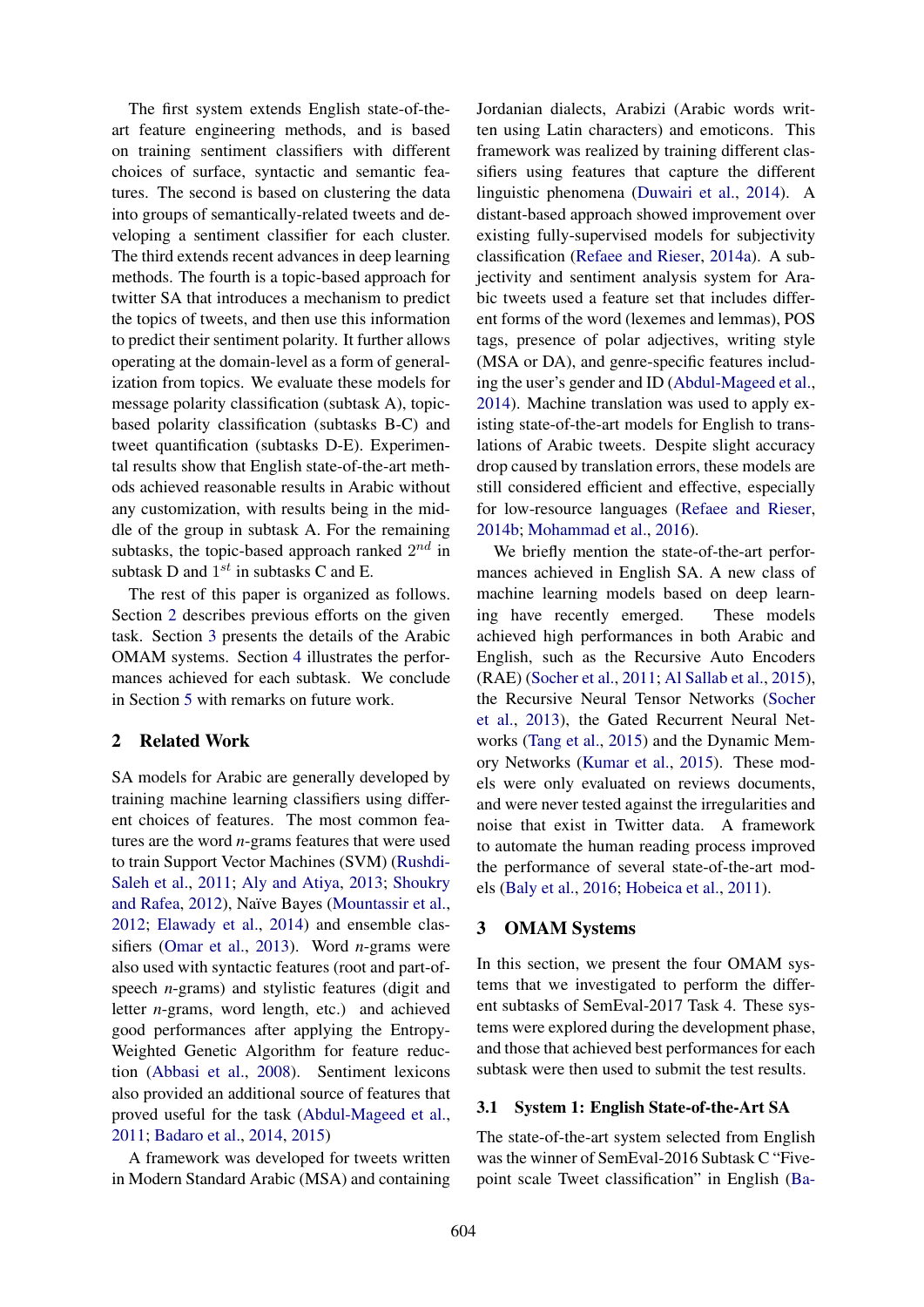likas and Amini, 2016). To apply it for Arabic, we derived an equivalent set of features to train a similar model for sentiment classification in Arabic tweets. The derived features are listed here:

- Word *n*-grams, where  $n \in [1, 4]$ . To account for the morphological complexity and sparsity of Arabic language, lemma *n*-grams are extracted since they have better generalization capabilities than words (Habash, 2010)
- Character *n*-grams, where  $n \in [3, 5]$
- Counts of exclamation marks, question marks, and both marks
- Count of elongated words
- Count of negated contexts; a negated context is any phrase that occurs between a negation particle and the next punctuation
- Counts of positive emoticons and negative emoticons, in addition to a binary feature indicating if emoticons exist in a given tweet
- Counts of each part-of-speech tag in the tweet
- Counts of positive and negative words based on ArSenL (Badaro et al., 2014), AraSenti (Al-Twairesh et al., 2016) and ADHL (Mohammad et al., 2016) lexicons

We also added two additional binary features that indicate the presence of (1) user mentions and (2) URL or any other media content.

# 3.2 System 2: Cluster-based SA

This system is based on grouping semanticallyrelated tweets, then training different sentiment classifiers for each group independently. At test time, each upcoming tweet is assigned to one of the pre-defined clusters, and the corresponding sentiment classifier is used to predict its polarity. Clusters are identified by applying the *k*means algorithm to cluster the word embedding space that is generated using the skip-gram embedding model (Mikolov et al., 2013). Consequently, each cluster corresponds to a collection of semantically-related word vectors, and each tweet is assigned to the cluster whose word vectors are most similar (closest) to the tweet's words' vectors. Tweets that are assigned to the same cluster are used together to train a sentiment classifier using *n*-gram features. We trained several classifiers including the logistic regression, linear and nonlinear SVM, Bernoulli Naive Bayes, Multinomial

Bayes Naive. During model development, we only tuned the number of clusters  $k$ , whereas we used the default parameters of the different classifiers as implemented in scikit-learn (Pedregosa et al., 2011).

## 3.3 System 3: Recursive Auto Encoders

We trained the RAE deep learning model that achieved high performances in both English (Socher et al., 2011) and Arabic (Al Sallab et al., 2015). Briefly, the RAE model derive a sentence representation by combining word embeddings, two at a time, following the structure of a syntactic parse tree. The sentence representation is then used to train a softmax sentiment classifier. We followed the setup proposed by (Al Sallab et al., in press 2017) by applying RAE to morphologically tokenized text which proved to improve the performance by reducing the lexical sparsity of the language. We also use a broader semantic representation of words by concatenating word embeddings trained using the skip-gram model (Mikolov et al., 2013) with sentiment embeddings trained using the ArSenL sentiment lexicon (Badaro et al., 2014).

# 3.4 System 4: Topic-based SA

This system is based on the assumption that tweets discussing a particular topic are likely to share some unique semantic features. Figure 1 shows the architecture of this system. It is composed of several modules; (A) unsupervised topic classifier, (B) supervised topic classifier, (C) supervised domain classifier, in addition to a (D) generic sentiment classifier. The idea behind this system is that, since the test tweets may belong to topics that are not present in the training set, the different modules attempt to predict the topic and then classify the tweet's sentiment given the predicted topic. Before running the system in Figure 1, topic-specific and domain-specific sentiment classifiers are trained offline. Tweets belonging to each topic or domain in the train set are used, along with their sentiment labels, to train sentiment classifiers that are specific to the corresponding topic or domain. These classifiers are used with the above-mentioned modules as follows.

 $(M_1)$  Unsupervised Topic Classification Since the topic of each new tweet is unknown and can be different from those in the training set, we aim to discover which of the training topics is closest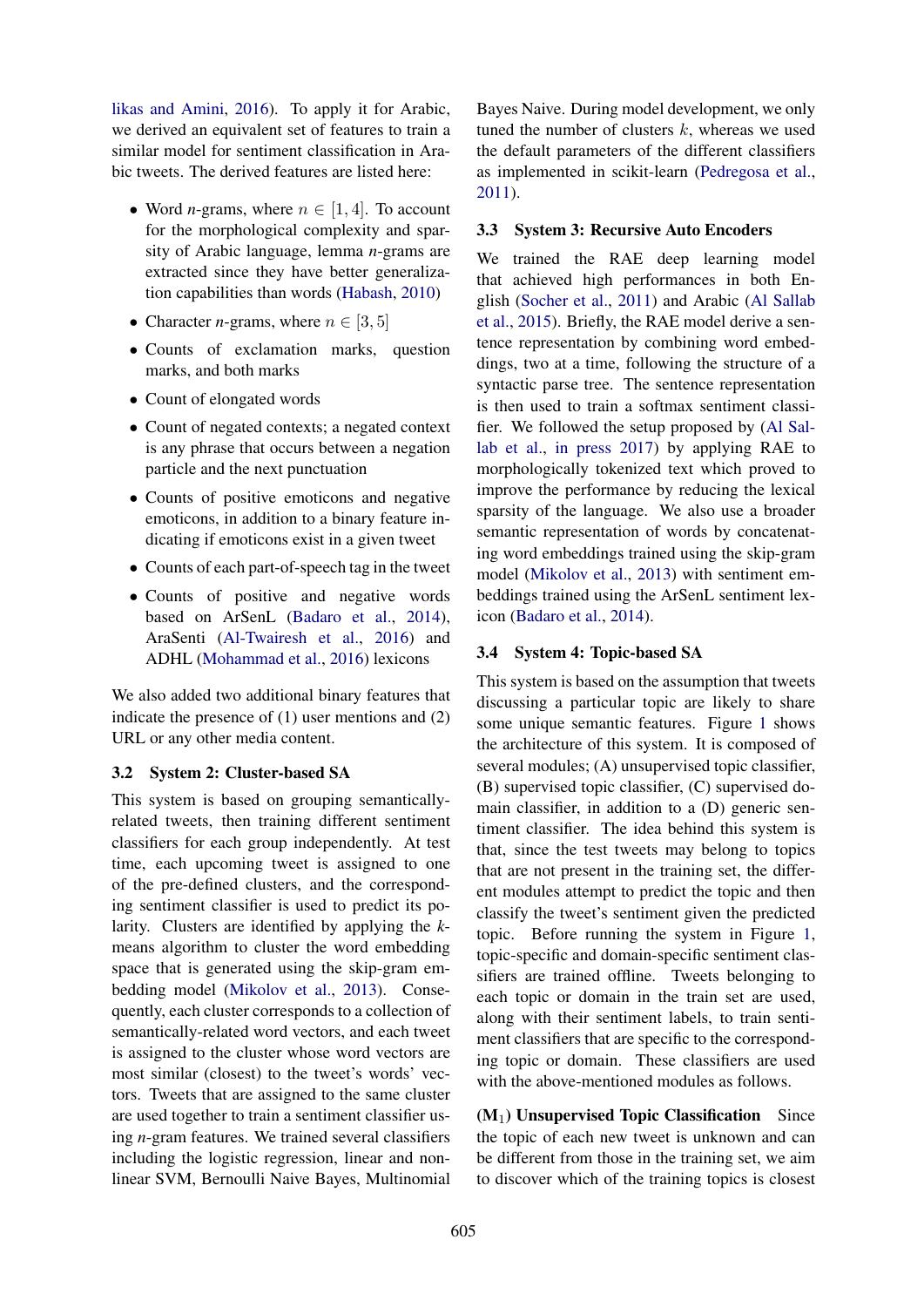

Figure 1: Architecture of the topic-based sentiment analysis system.

(or mostly related) to that of the tweet. This is achieved by training an embedding model, similar to that in System 2. Then, for each new tweet the system checks the similarity between the vector of each of the training topics and those of the tweet's words. The tweet is then assigned to the topic with the highest similarity, and its sentiment polarity is predicted using the sentiment classifier that is trained using instances of that particular topic.

 $(M_2)$  Supervised Topic Classification In many cases, all similarity values turn out to be small and close to 0. This is possible if the test tweet's topic is totally different from those in the train set, or if the tweet's words are implicitly related to the discussed topic. In such cases, we refer to a supervised topic classifier; a multi-class classifier, where the number of classes is equal to the number of topics in the training set. The topic classifier is trained using *n*-gram features extracted from all training tweets. Once the topic of the test tweet is predicted, its sentiment polarity is predicted using the sentiment classifier that is trained using instances of that particular topic.

(M3) Supervised Domain Classification Some topics may not have sufficient instances to train an accurate sentiment classifier, therefore we introduce the concept of "domain"; a generalized form of the topic. A supervised domain classifier is a multi-class classifier, where the number of classes is equal to the number of domains in the training set. The domain classifier is trained using *n*-gram features extracted from all training tweets. Once the domain of the test tweet is predicted, its sentiment polarity is predicted using the sentiment classifier that is trained using instances of that particular domain.

(M4) Direct Sentiment Classification In addition to the topic-specific and domain-specific classifiers, we also experiment with the direct sentiment classifier that ignores the topic information and is trained using all tweets in the training set.

We evaluated the following sequences of these modules:  $[M_1 \rightarrow M_2 \rightarrow M_3]$ ,  $[M_2 \rightarrow M_3]$ ,  $[M_3]$ or  $[M_4]$ . For instance, in the first sequence, the tweet's topic is predicted using the unsupervised module  $(M_1)$ , and then its polarity is predicted using the sentiment classifier for that topic. If no similarity was detected, we proceed to module  $(M_2)$  to predict the tweet's topic using the topic classifier, and then predict its sentiment using the sentiment classifier for that topic. If the topic is rare and no sentiment classifier exists for that topic, we proceed to module  $(M_3)$  to predict the tweet's domain using the domain classifier, and then predict its sentiment using the sentiment classifier for that domain.

## 4 Experiments and Results

In this section, we describe the experiments and results we achieved as part of our participation in SemEval-2017 Task 4. We describe the datasets we used, the preprocessing steps we applied and the performance of the different systems for each subtask. Table 1 illustrates the design of the evaluation experiments, highlighting the systems that were evaluated for each subtask. The system that achieved the best evaluation results, for each subtask, was then used to submit the test results.

| <b>Subtask</b>                                | <b>Systems</b>  |
|-----------------------------------------------|-----------------|
| <b>Message Polarity</b><br>Classification (A) | Systems 1, 2, 3 |
| Topic-based Polarity<br>Classification (B-C)  | Systems 1, 4    |
| Tweet Quantification (D-E)                    | Systems 1, 4    |

Table 1: Design of evaluation experiments.

## 4.1 Datasets and Preprocessing

To run our experiments, we used datasets provided by the task organizers (Rosenthal et al., 2017) as follows. During evaluation, we trained our models on the TRAIN set, and evaluated our different systems on the DEV set. During testing, the system that achieved the best development results is trained using the combination of TRAIN and DEV sets, and tested the model on the TEST set.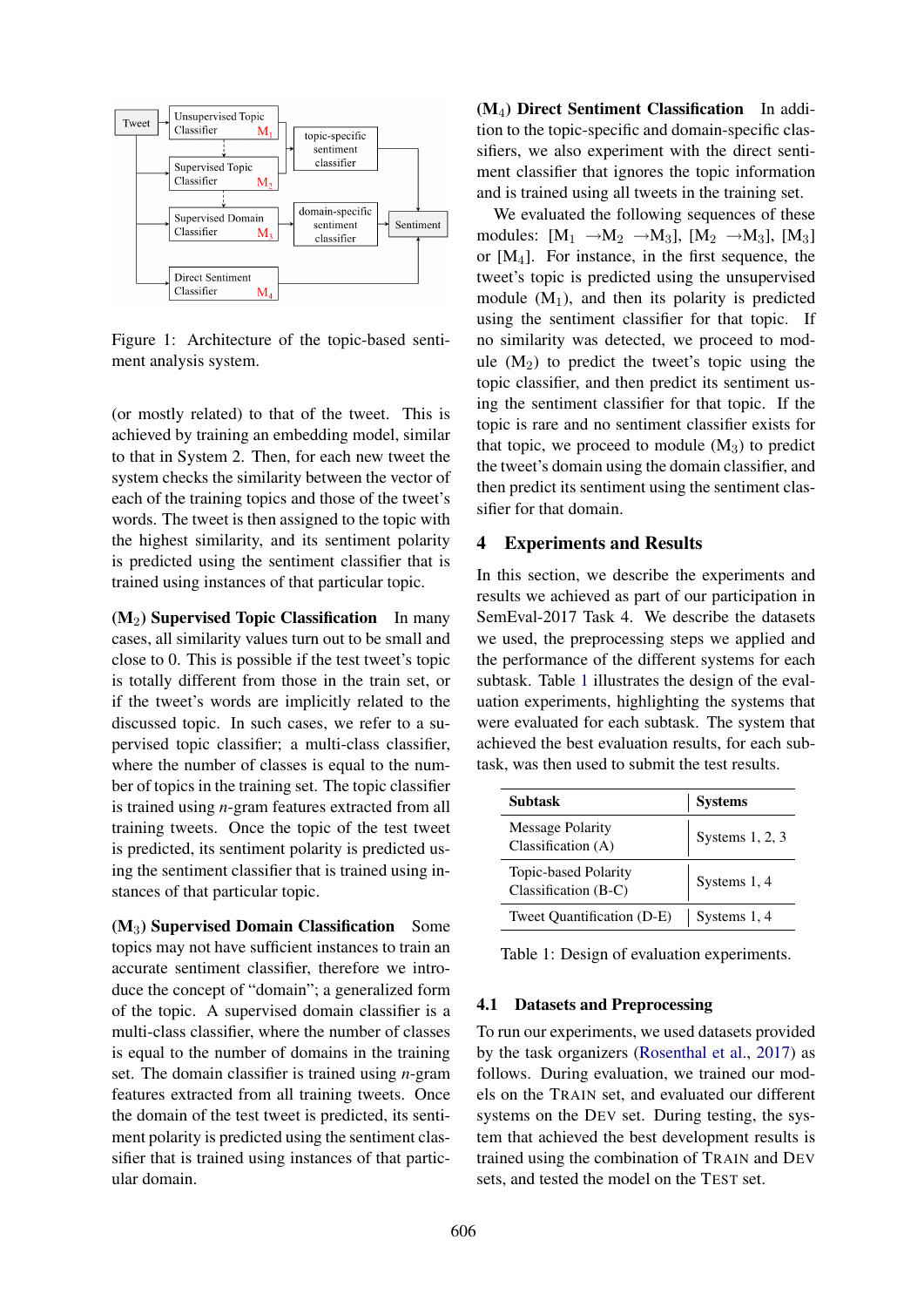For the English state-of-the-art approach (System 1), tweets are preprocessed by (1) replacing mentions and URLs with special tokens, (2) extracting emoticons and emojis and replacing them with special tokens using the emojis sentiment lexicon (Novak et al., 2015) and a in-home emoticons lexicon, (3) normalizing hashtags by removing the # symbol and the underscores that connect words in composite hashtags, and (4) normalizing letter repetitions (elongations). Then features are extracted by performing lemmatization and POS tagging using MADAMIRA v2.1, the state-of-the-art morphological analyzer and disambiguator in Arabic (Pasha et al., 2014), that uses the Standard Arabic Morphological Analyzer (SAMA) (Maamouri et al., 2010). We only included *n*-grams that occurred more than a pre-defined threshold  $t$ , where  $t \in [3, 5]$  is tuned on the "DEV" set.

For the cluster-based SA approach (System 2), we trained the skip-gram word embedding model using a collection of datasets including the TRAIN and the DEV tweets provided by the organizers, the Qatar Arabic Language Bank (QALB) (Zaghouani et al., 2014) and several Arabic Twitter corpora from (Nabil et al., 2015; Refaee and Rieser, 2014b). We also used the k-means algorithm to cluster the embedding space into  $k$  clusters, with  $k$  ranging between 1 (no clustering) and 12. Best results during development were obtained using  $k = 4$  and 5.

For the RAE approach (System 3), tweets are processed similar to System 1. We used MADAMIRA v2.1 to perform morphological tokenization following the ATB scheme (Habash and Sadat, 2006). We also used the Stanford parser (Green and Manning, 2010) to generate the syntactic parse trees. Since the resulting trees are not necessarily binary, and hence cannot be used to train recursive models, we used left-factoring to transform the trees to the Chomsky Normal Form (CNF) grammar that only contains unary and binary production rules.

For the topic-based approach (System 4), tweets are preprocessed by applying normalization and stemming using the NLTK ISRI stemmer (Taghva et al., 2005) and stopword removal. Then, *n*-grams are extracted using SKlearn TFiDFvectorizer (Pedregosa et al., 2011), with a variance threshold for feature reduction. The tweets in the training set that is provided by the task organizers pertain to 34 topics. We came up with a list of 8 generic do-

| <b>Domains</b> | <b>Topics</b>                                      |
|----------------|----------------------------------------------------|
| technology     | ويندوز ١٠، جوجل، بوكيموناأندرويد، غوغل، ايفون، أبل |
| shopping       | غوتشي، امازون                                      |
| sports         | برشلونة، ريال مدريد،ميسى، فيديرر                   |
| media          | هاري بوتر، جستن بيبر، بيونسيه                      |
| religion       | رمضان، الاسلام                                     |
| politics_isis  | داعش، الا,هاب                                      |
| politics_me    | بشار، اردوغان، إيران، سوريا، سورية، حلب، الأسد     |
|                | العراق، السعودية، سيسى                             |
| politics_us    | هیلاری کلنتون، دونالد ترامب، باراك أوباما، اوباما  |

mains that correspond to these topics, as shown in Table 2.

Table 2: The list of 8 generalized domains corresponding to the 34 topics in the training dataset.

### 4.2 Message Polarity Classification (A)

For this subtask, we evaluated the English state-ofthe-art approach (System 1), the cluster-based SA approach (System 2) and RAE (System 3). The development and test results are illustrated in Table 3. It can be observed that System 1 achieved the best development results, and hence was used at the test phase. System 2 achieved slightly lower recall and higher accuracy, which indicates the potential benefits of training different sentiment classifiers for different clusters. Also, the inferior performance produced by System 3 can be due to its reliance on Arabic NLP tools, such as the syntactic parser, that are trained on MSA data, whereas the evaluation data are tweets that are likely to be noisy in terms of containing significant amounts of misspellings and grammatical errors.

|                                                                                                                                                      |       | Model   Avg-R Avg-F1 Acc. |       |
|------------------------------------------------------------------------------------------------------------------------------------------------------|-------|---------------------------|-------|
| DEV $\begin{array}{c} \begin{array}{c} \text{Sys} \\ \text{Sys} \end{array} \\ \begin{array}{c} \text{Sys} \\ \text{Sys} \end{array} \\ \end{array}$ | 0.458 | 0.434                     | 0.453 |
|                                                                                                                                                      | 0.455 | 0.401                     | 0.477 |
|                                                                                                                                                      | 0.424 | 0.394                     | 0.410 |
| $TEST \mid Sys 1$                                                                                                                                    | 0.438 | 0.422                     | 0.430 |

Table 3: Results for subtask A (rank: #5/8).

#### 4.3 Topic-based Polarity Classification (B-C)

For these subtasks, we evaluated the English stateof-the-art approach (System 1) and the different configurations of the topic-based SA approach (System 4) as discussed in subsection 3.2. The development and testing results for the 2-point and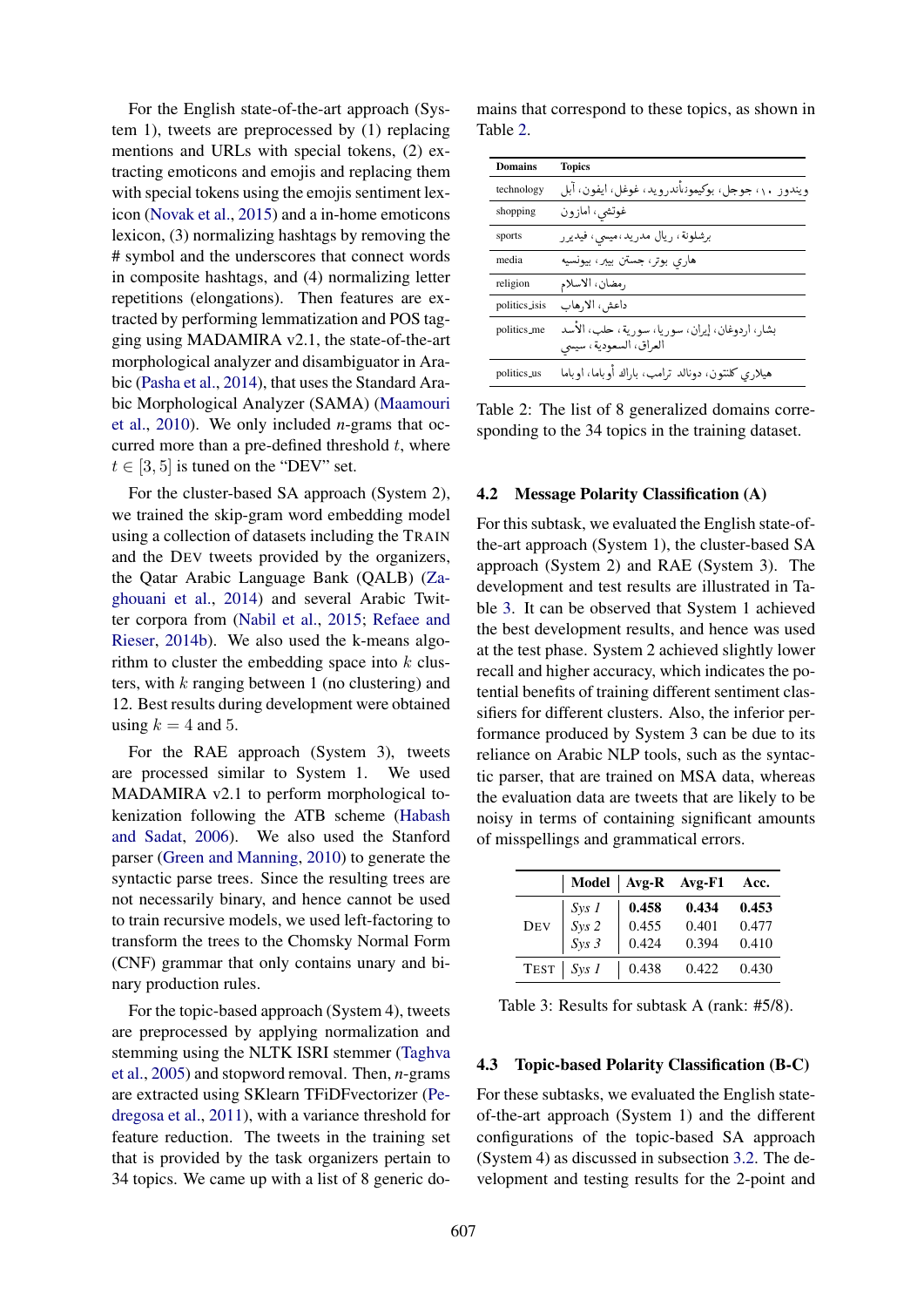|             | <b>System</b>                                 | $Avg$ - $F1$ | Avg-R | Acc.  |
|-------------|-----------------------------------------------|--------------|-------|-------|
|             | $SvS$ 1                                       | 0.551        | 0.611 | 0.654 |
|             | $Sys 4 [M_1 \rightarrow M_2 \rightarrow M_3]$ | 0.473        | 0.536 | 0.554 |
| <b>DEV</b>  | $Sys 4 [M_2 \rightarrow M_3]$                 | 0.487        | 0.553 | 0.569 |
|             | $Sys 4$ [CM <sub>3</sub>                      | 0.495        | 0.576 | 0.569 |
|             | $Sys 4$ [M <sub>4</sub> ]                     | 0.581        | 0.640 | 0.690 |
| <b>TEST</b> | $Svs 4$ [M <sub>4</sub> ]                     | 0.678        | 0.687 | 0.679 |

the 5-point scale predictions are illustrated in Table 4 and 5, respectively.

Table 4: Results for subtask B (rank: #4/4).

|             | <b>System</b>                                 | $\mathbf{MAE}_M$ | MAE <sub>u</sub> |
|-------------|-----------------------------------------------|------------------|------------------|
|             | $S_{VS}$ 1                                    | 0.410            | 0.568            |
|             | $Sys 4 [M_1 \rightarrow M_2 \rightarrow M_3]$ | 0.387            | 0.551            |
| Dev         | Sys 4 [ $M_2 \rightarrow M_3$ ]               | 0.414            | 0.648            |
|             | $Sys 4[M_3]$                                  | 0.436            | 0.665            |
|             | $Sys 4[M_4]$                                  | 0.422            | 0.647            |
| <b>TEST</b> | $Sys 4 [M_1 \rightarrow M_2 \rightarrow M_3]$ | 0.943            | 0.646            |

Table 5: Results for subtask C (rank: #1/2).

For Subtask B, it can be observed that ignoring the topic and domain information achieves highest performances. It can also be observed that generalizing from topics to domains in System 4 achieves better results than working at the topic-level only. As for Subtask C, results indicate that using topic-specific sentiment classifiers, and backing them with domain-specific sentiment classifiers, achieves the best performance in the competition on that subtask.

## 4.4 Tweet Quantification (D-E)

For these subtasks, we evaluated the English stateof-the-art approach (System 1) and the different configurations of the topic-based SA approach (System 4). The development and testing results for the 2-point and the 5-point scale quantifications are illustrated in Table 6 and 7, respectively.

|             | <b>System</b>                                 | <b>KLD</b> | AE    | RAE   |
|-------------|-----------------------------------------------|------------|-------|-------|
|             | $S_{VS}$ 1                                    | 0.277      | 0.316 | 2.442 |
|             | $Sys 4 [M_1 \rightarrow M_2 \rightarrow M_3]$ | 0.240      | 0.257 | 2.125 |
| <b>DEV</b>  | Sys 4 [ $M_2 \rightarrow M_3$ ]               | 0.319      | 0.668 | 2.783 |
|             | Sys 4 [M <sub>3</sub> ]                       | 0.258      | 0.298 | 2.322 |
|             | $Sys 4[M_4]$                                  | 0.581      | 0.640 | 0.690 |
| <b>TEST</b> | $SvS$ 1                                       | 0.202      | 0.238 | 4.835 |

Table 6: Results for subtask D (rank: #2/3).

For both subtasks, it can be observed that ignoring the topic and domain information achieves the best performances. For subtask D, using the features from System 1 achieved best development

|     | <b>System</b>                                 | <b>EMD</b> |
|-----|-----------------------------------------------|------------|
|     | Sys 1                                         | 0.436      |
|     | $Sys 4 [M_1 \rightarrow M_2 \rightarrow M_3]$ | 0.473      |
| Dev | $Sys 4 [M_2 \rightarrow M_3]$                 | 0.474      |
|     | Sys $4$ [M <sub>3</sub> ]                     | 0.458      |
|     | $Sys 4$ [M <sub>4</sub> ]                     | 0.426      |
|     | TEST   $Sys 4[M_4]$                           | 0.548      |

Table 7: Results for subtask E (rank: #1/2).

results, and ranked  $2^{nd}$  in the competition. On the other hand, for subtask E, it turns out that using the simple n-gram features for direct sentiment classification ranked  $1^{st}$  in the competition.

## 5 Conclusion

In this paper, we evaluated the application of recent state-of-the-art English models for sentiment analysis in Arabic tweets. These systems were used to perform all Arabic-related subtasks in SemEval-2017 Task 4.

In some cases, such as for message polarity classification (subtask A), the feature-based approach outperformed a RAE deep learning approach and another system that is based on creating semantic clusters for the tweets and training a sentiment classifier for each cluster.

For topic-based polarity classification (subtasks B and C) and topic-based tweet quantification (subtasks D and E), we evaluated a system that predicts the topic of upcoming tweets, and then predicts their sentiment using topic-specific sentiment classifiers. We allow this system to generalize from topics to domains. Results indicate that ignoring the topic and the domain information achieves better performances, with an exception for subtask C, where using topic-specific classifiers and backing them with domain-specific classifiers performs better.

As part of our future work, we will focus on developing SA models for different Arabic dialects, and also to perform cross-regional evaluations to confirm whether different models are needed for different regions and dialects, or a general model can work for any tweet regardless of its origins.

## Acknowledgments

This work was made possible by NPRP 6-716-1- 138 grant from the Qatar National Research Fund (a member of Qatar Foundation). The statements made herein are solely the responsibility of the authors.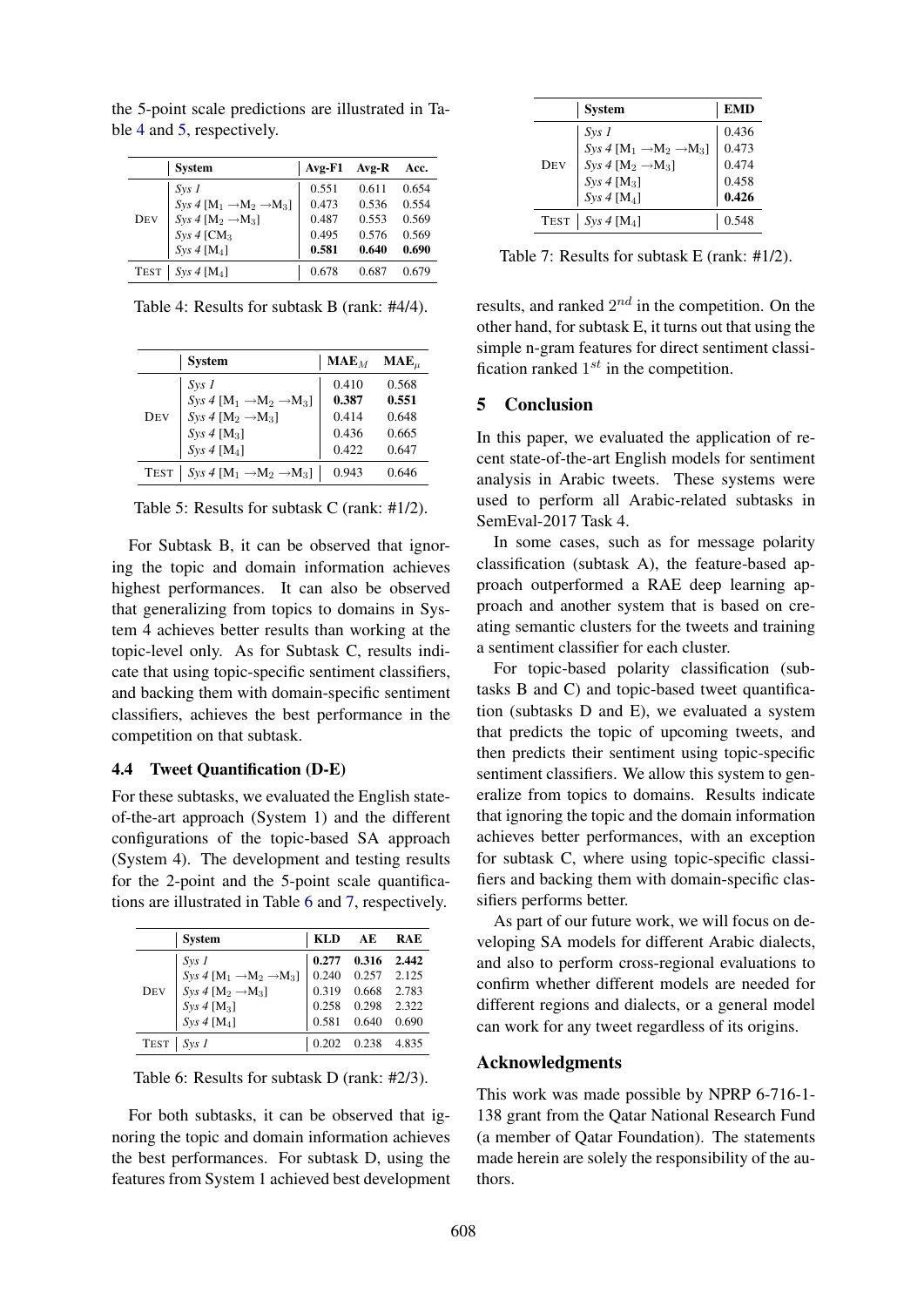### References

- Ahmed Abbasi, Hsinchun Chen, and Arab Salem. 2008. Sentiment analysis in multiple languages: Feature selection for opinion classification in web forums. *ACM Transactions on Information Systems (TOIS)* 26(3):12.
- Muhammad Abdul-Mageed, Mona Diab, and Sandra Kübler. 2014. Samar: Subjectivity and sentiment analysis for arabic social media. *Computer Speech & Language* 28(1):20–37.
- Muhammad Abdul-Mageed, Mona T Diab, and Mohammed Korayem. 2011. Subjectivity and sentiment analysis of modern standard arabic. In *Proceedings of the 49th Annual Meeting of the Association for Computational Linguistics: Human Language Technologies: short papers-Volume 2*. Association for Computational Linguistics, pages 587– 591.
- Ahmad A Al Sallab, Ramy Baly, Gilbert Badaro, Hazem Hajj, Wassim El Hajj, and Khaled B Shaban. 2015. Deep learning models for sentiment analysis in arabic. In *ANLP Workshop 2015*. page 9.
- Ahmad A Al Sallab, Ramy Baly, Gilbert Badaro, Hazem Hajj, Wassim El Hajj, and Khaled B Shaban. in press 2017. Aroma: A recursive deep learning model for opinion mining in arabic as a low resource language. *ACM Transactions on Asian and Low-Resource Language Information Processing* .
- Nora Al-Twairesh, Hend Al-Khalifa, and AbdulMalik Al-Salman. 2016. Arasenti: Large-scale twitterspecific arabic sentiment lexicons. *Proceedings of the 54th Annual Meeting of the Association for Computational Linguistics* pages 697–705.
- Mohamed A Aly and Amir F Atiya. 2013. Labr: A large scale arabic book reviews dataset. In *ACL (2)*. pages 494–498.
- Gilbert Badaro, Ramy Baly, Rana Akel, Linda Fayad, Jeffrey Khairallah, Hazem Hajj, Wassim El-Hajj, and Khaled Bashir Shaban. 2015. A light lexiconbased mobile application for sentiment mining of arabic tweets. In *ANLP Workshop 2015*. page 18.
- Gilbert Badaro, Ramy Baly, Hazem Hajj, Nizar Habash, and Wassim El-Hajj. 2014. A large scale arabic sentiment lexicon for arabic opinion mining. *ANLP 2014* 165.
- Georgios Balikas and Massih-Reza Amini. 2016. Twise at semeval-2016 task 4: Twitter sentiment classification. *arXiv preprint arXiv:1606.04351* .
- Ramy Baly, Gilbert Badaro, Georges El-Khoury, Rawan Moukalled, Rita Aoun, Hazem Hajj, Wassim El-Hajj, Nizar Habash, and Khaled Bashir Shaban. 2017. A characterization study of arabic twitter data with a benchmarking for state-of-the-art opinion mining models. *ANLP 2017* .
- Ramy Baly, Roula Hobeica, Hazem Hajj, Wassim El-Hajj, Khaled Bashir Shaban, and Ahmad Al-Sallab. 2016. A meta-framework for modeling the human reading process in sentiment analysis. *ACM Transactions on Information Systems (TOIS)* 35(1):7.
- RM Duwairi, Raed Marji, Narmeen Sha'ban, and Sally Rushaidat. 2014. Sentiment analysis in arabic tweets. In *Information and communication systems (icics), 2014 5th international conference on*. IEEE, pages 1–6.
- Rasheed M Elawady, Sherif Barakat, and Nora M Elrashidy. 2014. Different feature selection for sentiment classification. *International Journal of Information Science and Intelligent System* 3(1):137– 150.
- Noura Farra, Elie Challita, Rawad Abou Assi, and Hazem Hajj. 2010. Sentence-level and documentlevel sentiment mining for arabic texts. In *Data Mining Workshops (ICDMW), 2010 IEEE International Conference on*. IEEE, pages 1114–1119.
- Spence Green and Christopher D Manning. 2010. Better arabic parsing: Baselines, evaluations, and analysis. In *Proceedings of the 23rd International Conference on Computational Linguistics*. Association for Computational Linguistics, pages 394–402.
- Nizar Habash and Fatiha Sadat. 2006. Arabic preprocessing schemes for statistical machine translation. In *Proceedings of the Human Language Technology Conference of the NAACL, Companion Volume: Short Papers*. Association for Computational Linguistics, pages 49–52.
- Nizar Y Habash. 2010. Introduction to arabic natural language processing. *Synthesis Lectures on Human Language Technologies* 3(1):1–187.
- Ali Hamdi, Khaled Shaban, and Zainal Anazida. 2016. A review on challenging issues in arabic sentiment analysis. *Journal of Computer Science* 12(9):471– 481.
- Roula Hobeica, Hazem Hajj, and Wassim El Hajj. 2011. Machine reading for notion-based sentiment mining. In *Data Mining Workshops (ICDMW), 2011 IEEE 11th International Conference on*. IEEE, pages 75–80.
- Ankit Kumar, Ozan Irsoy, Jonathan Su, James Bradbury, Robert English, Brian Pierce, Peter Ondruska, Ishaan Gulrajani, and Richard Socher. 2015. Ask me anything: Dynamic memory networks for natural language processing. *CoRR, abs/1506.07285* .
- Mohamed Maamouri, Dave Graff, Basma Bouziri, Sondos Krouna, Ann Bies, and Seth Kulick. 2010. Standard arabic morphological analyzer (sama) version 3.1. *Linguistic Data Consortium, Catalog No.: LDC2010L01* .